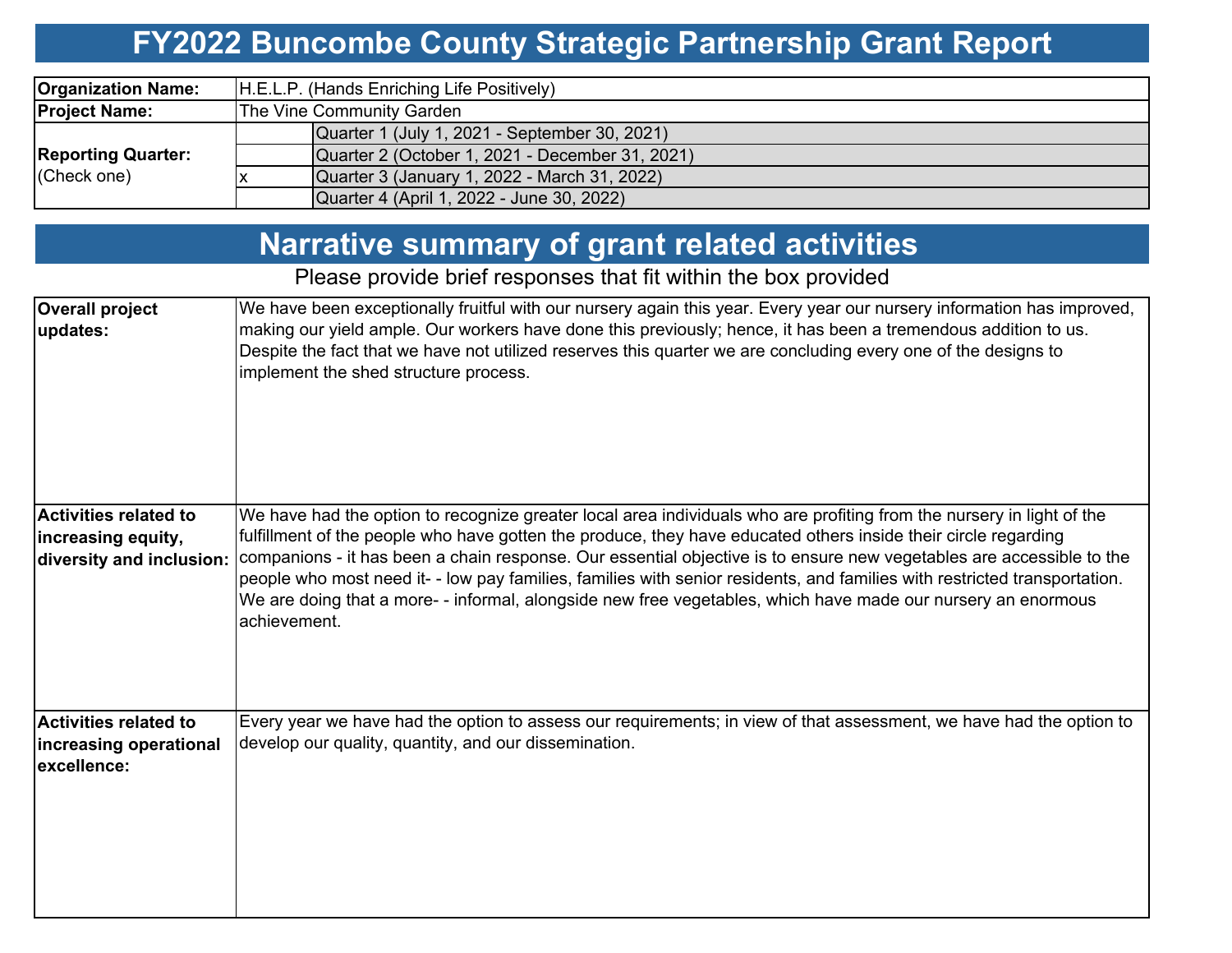## **FY2022 Buncombe County Strategic Partnership Grant Report**

| <b>Organization Name:</b>                | H.E.L.P. (Hands Enriching Life Positively)      |  |  |  |  |
|------------------------------------------|-------------------------------------------------|--|--|--|--|
| <b>Project Name:</b>                     | The Vine Community Garden                       |  |  |  |  |
| <b>Reporting Quarter:</b><br>(Check one) | Quarter 1 (July 1, 2021 - September 30, 2021)   |  |  |  |  |
|                                          | Quarter 2 (October 1, 2021 - December 31, 2021) |  |  |  |  |
|                                          | Quarter 3 (January 1, 2022 - March 31, 2022)    |  |  |  |  |
|                                          | Quarter 4 (April 1, 2022 - June 30, 2022)       |  |  |  |  |

## **Progress toward annual goals**

|                                                                       |                    | <b>Actual Results (Enter Data)</b><br>Please only include new data for the specific quarter |                  |                  |                  |                                                 |
|-----------------------------------------------------------------------|--------------------|---------------------------------------------------------------------------------------------|------------------|------------------|------------------|-------------------------------------------------|
| <b>IMeasure</b>                                                       | <b>Annual Goal</b> | <b>Quarter 1</b>                                                                            | <b>Quarter 2</b> | <b>Quarter 3</b> | <b>Quarter 4</b> | <b>Progress</b><br>toward<br><b>Annual Goal</b> |
| Number of community members in need<br>provided fresh produce         | 100                | 50                                                                                          | 25               | 20               |                  | 95                                              |
| Number of households provided food                                    | 50                 | 20                                                                                          | 5                | 15               |                  | 40                                              |
| Number of elderly, disabled and low-income<br>residents provided food | 100                | 45                                                                                          | 20               | 40               |                  | 105                                             |
|                                                                       |                    |                                                                                             |                  |                  |                  | 0                                               |
|                                                                       |                    |                                                                                             |                  |                  |                  |                                                 |

#### **Comments:**

We have verged on gathering our objective this quarter, notwithstanding; winter weather conditions made this muddled. There are things in the nursery that can yield longer than different things - for example, collards; sadly, most of the things don't. Another vital point we need to make is the nursery is available to the local area whenever.